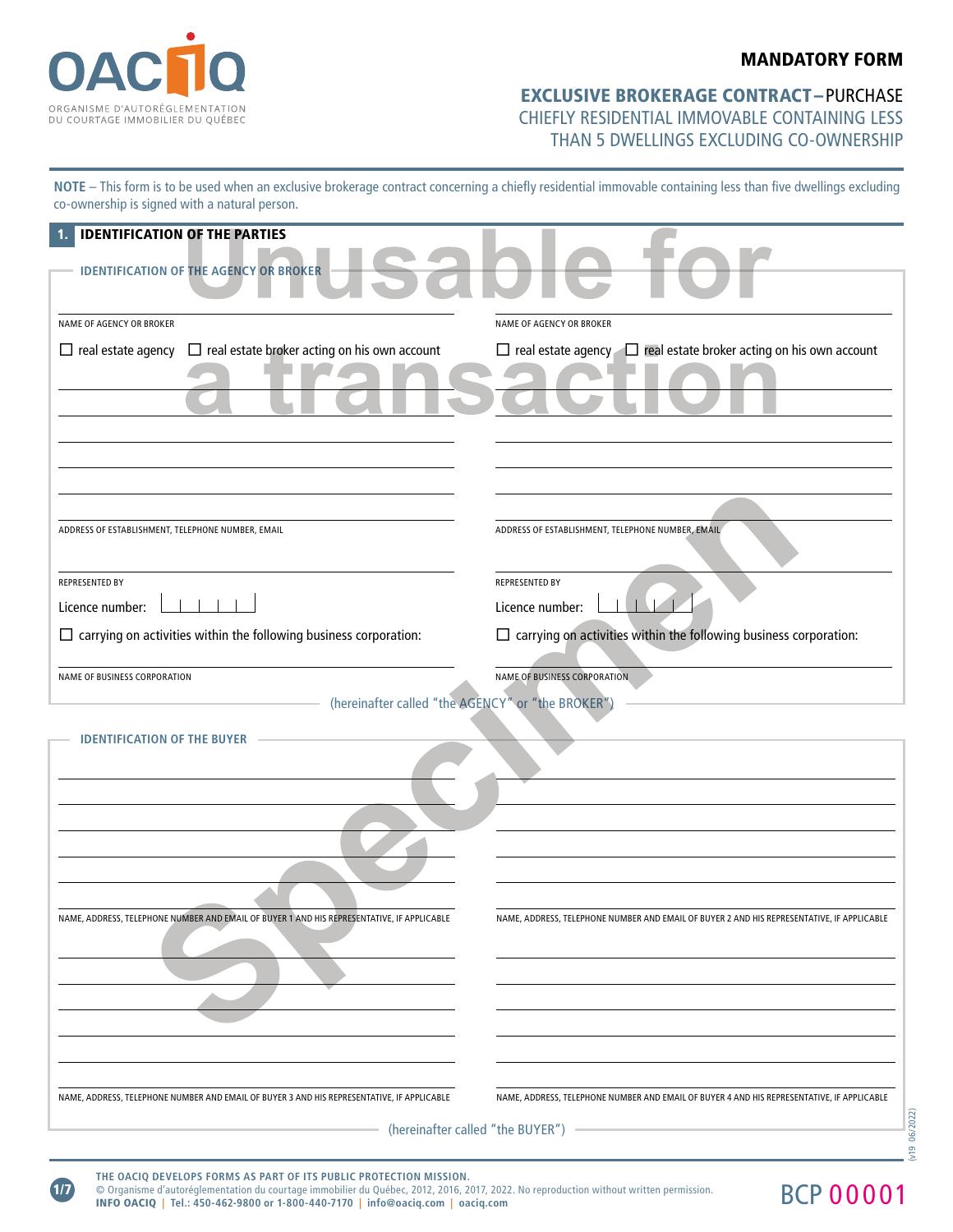| 1.1 The BUYER's identity was verified on <b>contract the SUYER's</b> identity was verified on<br>DATE | using the following document for:                                            |
|-------------------------------------------------------------------------------------------------------|------------------------------------------------------------------------------|
| <b>BUYER 1 or his REPRESENTATIVE</b>                                                                  | <b>BUYER 2 or his REPRESENTATIVE</b>                                         |
| $\Box$ Health Insurance Card<br>$\Box$ Driver's Licence                                               | $\Box$ Driver's Licence<br>$\Box$ Health Insurance Card                      |
| $\Box$ Permanent Resident Card<br>$\Box$ Passport                                                     | $\Box$ Permanent Resident Card<br>$\Box$ Passport                            |
|                                                                                                       |                                                                              |
| TYPE OF DOCUMENT                                                                                      | TYPE OF DOCUMENT                                                             |
|                                                                                                       |                                                                              |
|                                                                                                       |                                                                              |
| PROVINCE OR TERRITORY AND COUNTRY OF ISSUANCE<br><b>EXPIRATION</b>                                    | PROVINCE OR TERRITORY AND COUNTRY OF ISSUANCE<br><b>EXPIRATION</b>           |
| Date of birth:                                                                                        | Date of birth:                                                               |
| <b>MONTH</b><br>YEAR<br>DAY                                                                           | <b>MONTH</b><br>YEAR<br>DAY                                                  |
|                                                                                                       |                                                                              |
|                                                                                                       |                                                                              |
| <b>BUYER 3 or his REPRESENTATIVE</b>                                                                  | <b>BUYER 4 or his REPRESENTATIVE</b>                                         |
| Health Insurance Card<br>$\Box$ Driver's Licence                                                      | □ Health Insurance Card<br>$\Box$ Driver's Licence                           |
| $\Box$ Permanent Resident Card<br>$\Box$ Passport                                                     | $\Box$ Permanent Resident Card<br>$\Box$ Passport                            |
| □ Other ID document (with photo): <u>_______________________________</u>                              | □ Other ID document (with photo): <u>■ △ Other ID document</u> (with photo): |
| TYPE OF DOCUMENT                                                                                      | TYPE OF DOCUMENT                                                             |
|                                                                                                       | Document number: ______________                                              |
|                                                                                                       |                                                                              |
| PROVINCE OR TERRITORY AND COUNTRY OF ISSUANCE<br>EXPIRATION                                           | PROVINCE OR TERRITORY AND COUNTRY OF ISSUANCE<br>EXPIRATION                  |
| Date of birth:<br><b>MONTH</b><br>YEAR<br>DAY                                                         | Date of birth:<br>YEAR<br><b>MONTH</b><br>DAY                                |
|                                                                                                       | Profession or principal activity:                                            |
|                                                                                                       |                                                                              |
| 1.2 If the BUYER is represented, indicate:                                                            |                                                                              |
| Nature of relationship between BUYER 1 and his representative:                                        | Nature of relationship between BUYER 2 and his representative:               |
|                                                                                                       |                                                                              |
| RELATIONSHIP TO BUYER (E.G. MANDATARY)                                                                | RELATIONSHIP TO BUYER (E.G. MANDATARY)                                       |
| For BUYER 1, indicate:                                                                                | For BUYER 2, indicate:                                                       |
| Date of birth:<br>YEAR<br><b>MONTH</b><br>DAY                                                         | Date of birth:<br>YEAR<br><b>MONTH</b><br>DAY                                |
| Profession or principal activity: _                                                                   |                                                                              |
|                                                                                                       |                                                                              |
|                                                                                                       |                                                                              |
| Nature of relationship between BUYER 3 and his representative:                                        | Nature of relationship between BUYER 4 and his representative:               |
| RELATIONSHIP TO BUYER (E.G. MANDATARY)                                                                | RELATIONSHIP TO BUYER (E.G. MANDATARY)                                       |
| For BUYER 3, indicate:                                                                                | For BUYER 4, indicate:                                                       |
| Date of birth:<br>YEAR<br>DAY<br><b>MONTH</b>                                                         | Date of birth:<br>YEAR<br><b>MONTH</b><br>DAY                                |
|                                                                                                       |                                                                              |
|                                                                                                       |                                                                              |
|                                                                                                       |                                                                              |
|                                                                                                       |                                                                              |

2/7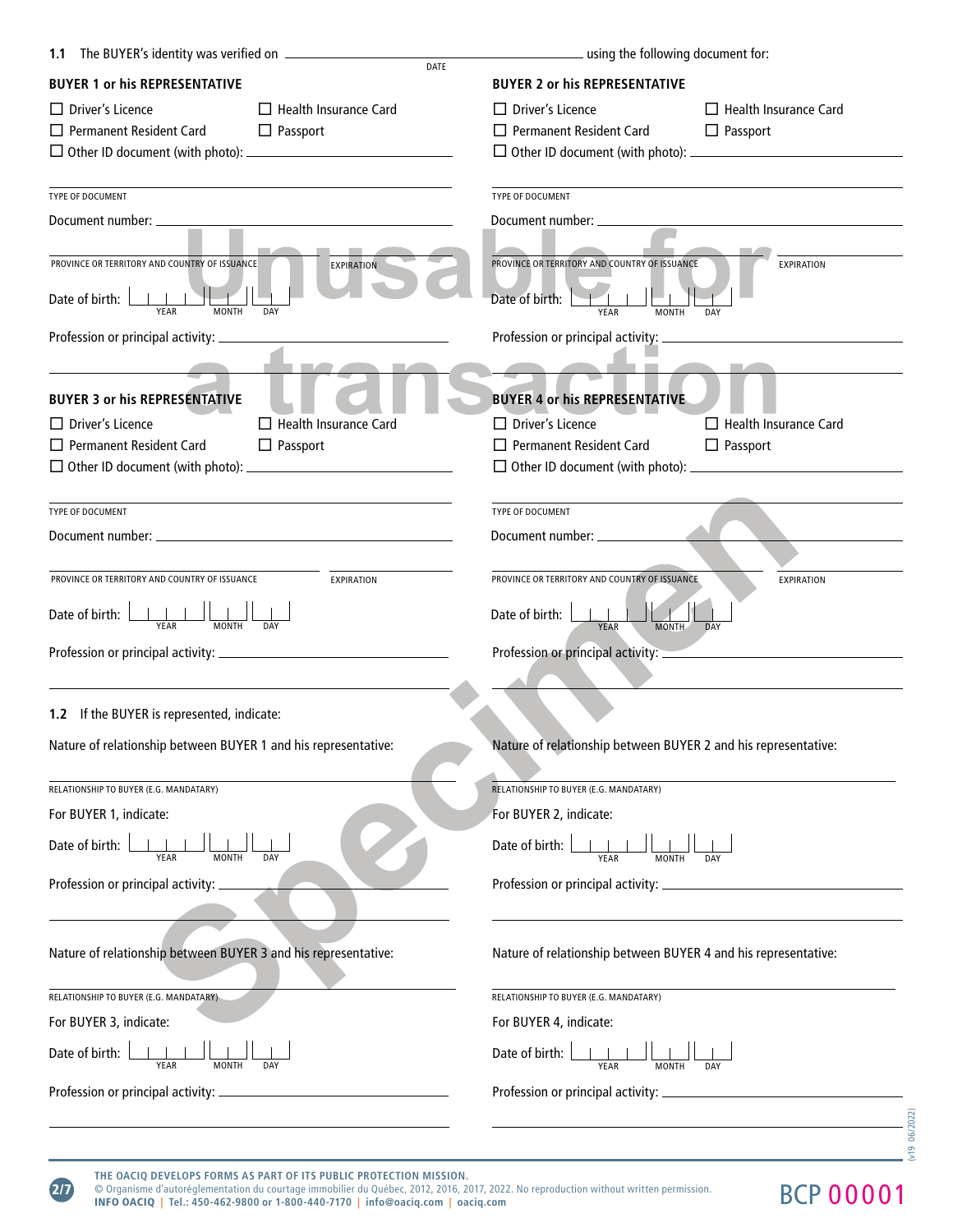## 2. **OBJECT AND TERM OF CONTRACT**

3/7

**2.1** The BUYER retains the exclusive services of the AGENCY or the BROKER to search for an immovable as described hereunder and conclude an agreement

to purchase. This contract ends at 11:59 p.m. on .

Failing a stipulation as to its end date, this contract shall end 30 days after its making.

Unless otherwise stipulated in clause 10.1, this contract may be terminated at any time, without reason by the BUYER. The BUYER may be required to pay the costs and expenses incurred to that point by the AGENCY or the BROKER or to pay compensation for any damage suffered.

DATE

Where this contract is stipulated to be non-terminable, the BUYER may still, in accordance with section 28 of the Real Estate Brokerage Act (CQLR, chapter C-73.2), terminate it at his discretion within three days after receiving a duplicate of the contract signed by the parties. This contract is terminated by operation of law as of the sending or delivery of a written notice to the licence holder.

This contract may only be terminated by the AGENCY or the BROKER for a serious reason. Such termination may not be made at an unconvenient time, in a manner prejudicial to the BUYER, otherwise, the AGENCY or the BROKER may be required to compensate the BUYER for any damage suffered.

In accordance with section 29.1 of the Real Estate Brokerage Act, and unless an exception is prescribed by the regulations of the Organisme d'autoréglementation du courtage immobilier du Québec, this contract shall be terminated by the BROKER or the AGENCY when the BROKER or the AGENCY becomes aware that the BUYER intends to make a proposal to purchase, lease or exchange the immovable covered by another contract entered into by the BROKER or the AGENCY for the purposes of its sale, lease or exchange. In this case, this contract shall be terminated by operation of law upon the BROKER or the AGENCY sending or submitting a substantiated written notice to the BUYER, which shall notably indicate the immovable concerned.

| 3.  | <b>ESSENTIAL FEATURES OF THE IMMOVABLE</b>                                                                                                                                                                                          |         |
|-----|-------------------------------------------------------------------------------------------------------------------------------------------------------------------------------------------------------------------------------------|---------|
| 3.1 |                                                                                                                                                                                                                                     |         |
|     |                                                                                                                                                                                                                                     |         |
|     |                                                                                                                                                                                                                                     |         |
|     |                                                                                                                                                                                                                                     |         |
|     |                                                                                                                                                                                                                                     |         |
|     |                                                                                                                                                                                                                                     |         |
|     | (E.G. RESIDENTIAL, LEASE, VACATION PROPERTY, SITE, LOCATION OR ADDRESS OF IMMOVABLE)                                                                                                                                                |         |
|     | (hereinafter called "the IMMOVABLE")                                                                                                                                                                                                |         |
|     |                                                                                                                                                                                                                                     |         |
|     | <b>ADDITIONAL FEATURES</b>                                                                                                                                                                                                          |         |
| 4.1 |                                                                                                                                                                                                                                     |         |
|     |                                                                                                                                                                                                                                     |         |
|     |                                                                                                                                                                                                                                     |         |
|     |                                                                                                                                                                                                                                     |         |
|     |                                                                                                                                                                                                                                     |         |
|     |                                                                                                                                                                                                                                     |         |
|     | (E.G. TYPE OF CONSTRUCTION, YEAR BUILT, NUMBER OF ROOMS, BEDROOMS, BATHROOMS, POWDER ROOMS, LOT SIZE, GARAGE, POOL, WATERFRONT, NEAR SCHOOL OR OTHER SERVICES)                                                                      |         |
|     |                                                                                                                                                                                                                                     |         |
| 5.  | <b>DESIRED PRICE AND TERMS OF PURCHASE</b>                                                                                                                                                                                          |         |
|     | 5.1 Desired purchase price: <u>Contract Communications</u> and Contract Contract Contract Contract Contract Contract Contract Contract Contract Contract Contract Contract Contract Contract Contract Contract Contract Contract Co | dollars |
|     | $($ \$ $)$                                                                                                                                                                                                                          |         |
| 5.2 |                                                                                                                                                                                                                                     |         |
|     | 5.3 Desired date or time frame for occupancy: ___________________________________                                                                                                                                                   |         |
|     |                                                                                                                                                                                                                                     |         |
|     |                                                                                                                                                                                                                                     |         |

(v19 06/2022)

06/2022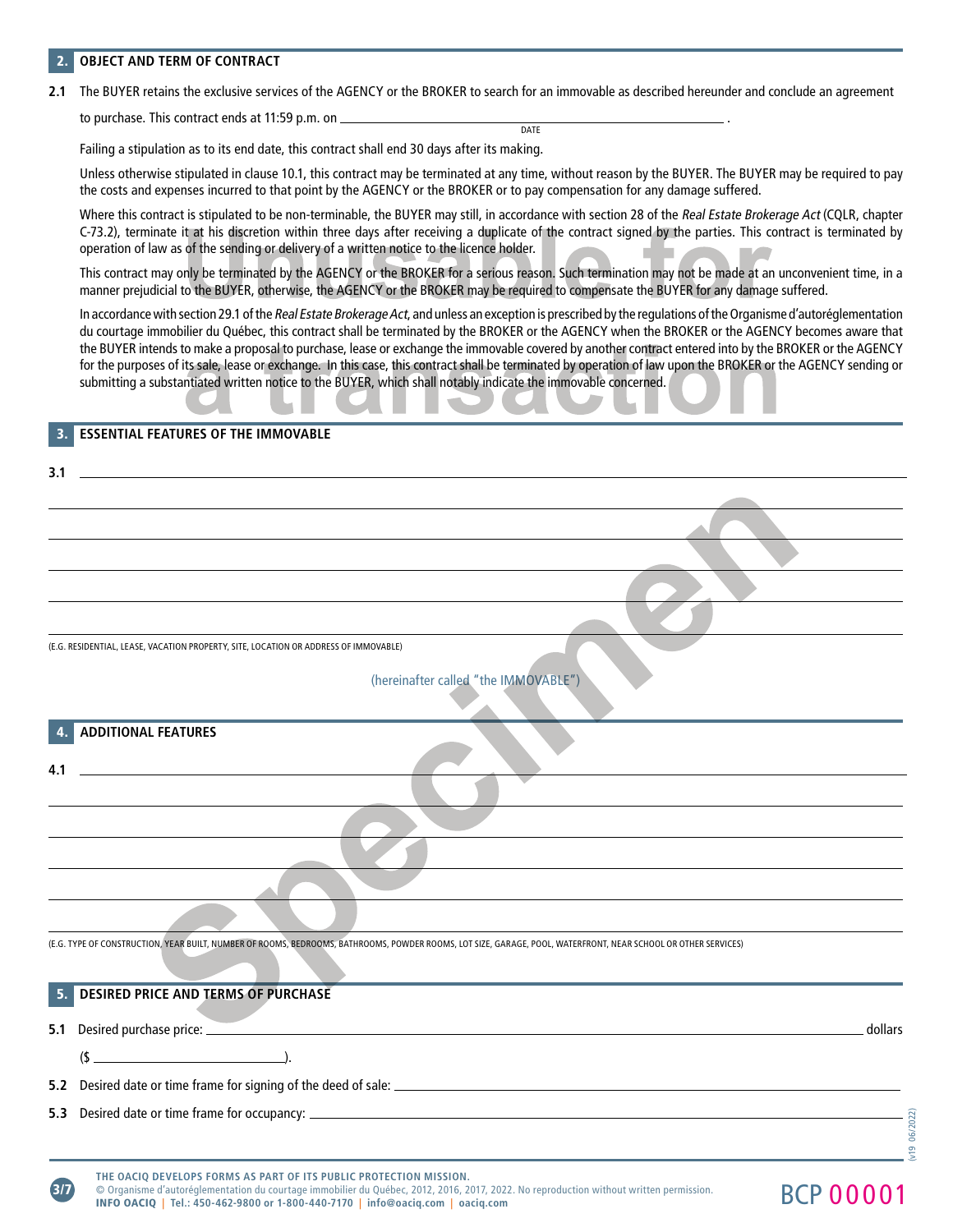# 6. **REMUNERATION**

**6.1** The BUYER shall pay to the AGENCY or the BROKER, in the cases provided in 1, 2, 3 of this clause, remuneration of:

percent ( %) of the price indicated on a promise to purchase, in the cases provided in 1, 2, or

of the desired price indicated in clause 5.1, in the case provided in 3 plus applicable taxes.

| OR                                                    |        |
|-------------------------------------------------------|--------|
| $\overline{\phantom{0}}$<br>າ sum<br>lump<br>OT:<br>_ | dollar |

- (\$ ) plus applicable taxes.
- 1. If an agreement relating to the purchase of an immovable referred to in clause 3.1, to which the BUYER is party, is concluded during the term of this contract, whether through the AGENCY or BROKER or not, and all conditions thereof are fulfilled, except the signing of the deed of sale and the payment of the purchase price; or

2. where an agreement relating to the purchase of an immovable referred to in clause 3.1, to which the BUYER is party, takes place within 180 days following the end date or termination date of this contract, where the BUYER was interested in this immovable during the term of the contract, unless, during this period, the BUYER concluded in good faith with another agency or another broker a contract stipulated to be exclusive for the purchase of an immovable referred to in clause 3.1; or

- 3. where the BUYER voluntarily prevents the performance of this contract.
- **6.2** The AGENCY or the BROKER undertakes to collect any remuneration due by another agency or broker. The amount of remuneration thus collected by the AGENCY or the BROKER shall be deducted from the remuneration provided for in this contract.

**WARNING:** The amount of remuneration offered by another agency or broker may vary from one agency (broker) to another and from one property to another. It may also exceed the remuneration rate or the lump sum that was agreed upon between the BUYER and the AGENCY or the BROKER. The AGENCY or the BROKER should inform the BUYER of the amount of remuneration he can expect to receive if a transaction takes place before the BUYER makes a purchase proposal to conclude one.

Likewise, if the AGENCY or the BROKER collects remuneration under another brokerage contract to which it is a party, the portion offered as share to another agency or another broker shall be deducted from the remuneration provided for in this contract.

- **6.3** The AGENCY or the BROKER shall not be entitled to any remuneration from the BUYER in the following cases:
	- 1. if the AGENCY or the BROKER or the broker representing the AGENCY, for the purpose of this contract, sells to the BUYER an immovable in which:
		- a) he holds an interest;
		- b) a partnership or legal person controlled by him holds an interest.
	- **OR**
	- 2. if one of the following persons or partnerships sells to the BUYER an immovable in which he holds an interest:
		- a) the married, civil union, or de facto spouse of the BROKER or of the broker representing the AGENCY;
		- b) a legal person or a partnership controlled by the married, civil union or de facto spouse of the BROKER, or of the broker representing the AGENCY.

**OR**

3. If, through the seller's fault, the deed of sale is not signed, or the purchase price is not paid.

## 7. **DECLARATIONS AND OBLIGATIONS OF THE BUYER**

- **7.1** During the term of this contract, the BUYER undertakes not to, directly or indirectly:
	- 1. negotiate or take steps on his own, or through a person other than the AGENCY or the BROKER, with the owner of any immovable referred to in clause 3.1;
	- 2. become party to an agreement to purchase, exchange or lease any immovable referred to in clause 3.1, other than as a result of the services of the AGENCY or the BROKER.
- **7.2** Notwithstanding clause 7.1, the BUYER shall have the right to visit an immovable when it is open to the public without an appointment (Open House). However, the BUYER undertakes to disclose, at the time of the visit, that he is represented by the AGENCY or the BROKER. He also undertakes to disclose to the AGENCY or the BROKER any interest he may have in an immovable, including as a result of such visit.
- **7.3** The BUYER declares that, unless stipulated otherwise in clause 10.1, he has not concluded any brokerage contract to purchase, which may still be in effect, with an agency or a broker other than the AGENCY or the BROKER, nor any promise to purchase, exchange or lease, or any lease with a right of first refusal in his favour with the owner of any immovable referred to in clause 3.1.

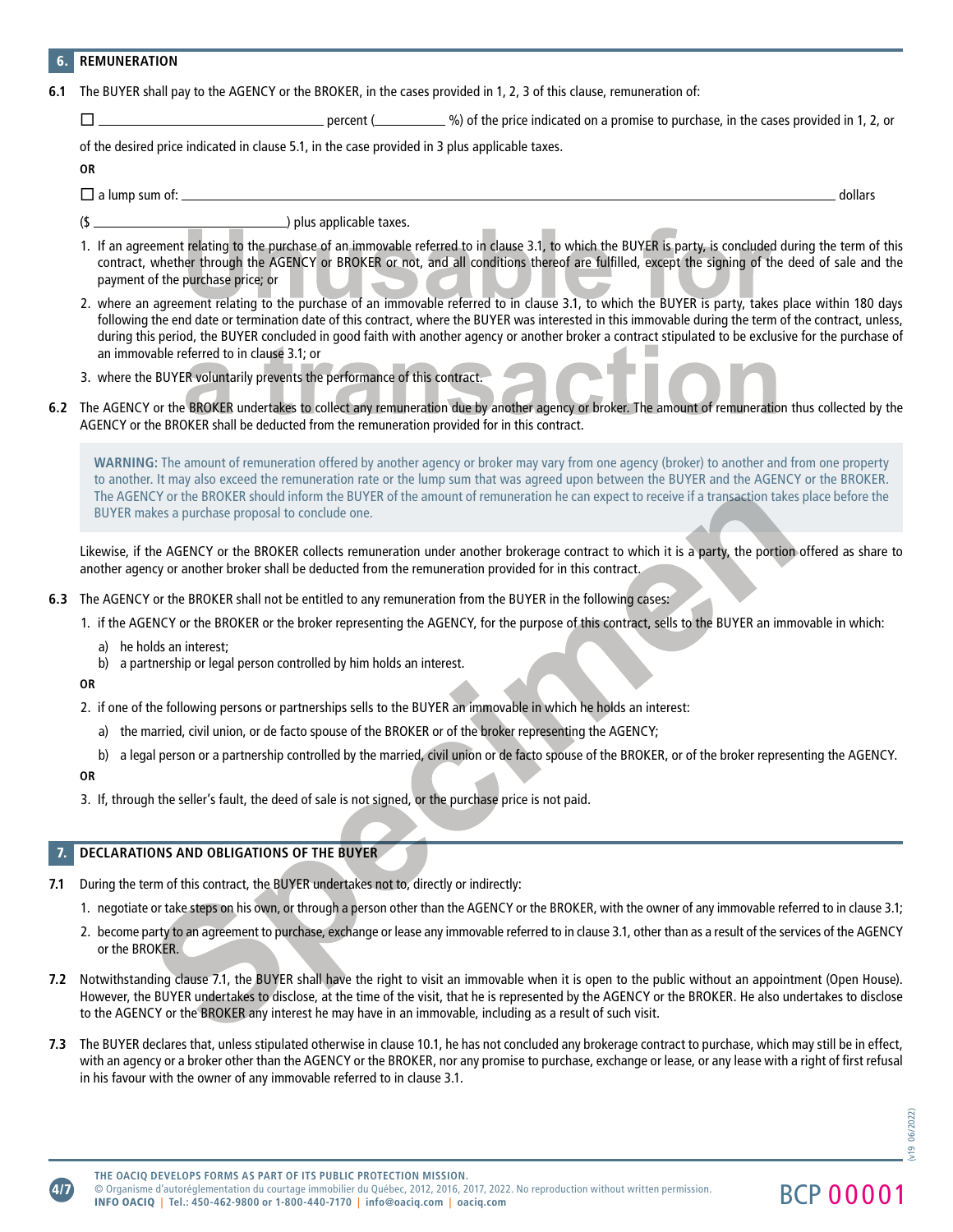## 8. **OBLIGATIONS OF THE AGENCY OR THE BROKER**

- 8**.1** In accordance with generally accepted practices, the AGENCY or the BROKER undertakes:
	- 1. to perform the object of the contract loyally, diligently and competently;
	- 2. to submit, as soon as possible, any written promise to purchase, lease or exchange received from the BUYER regarding the IMMOVABLE;
	- 3. to make all the usual verifications and to demonstrate the accuracy of the facts or data that are not coming from another agency or broker that he provides to the BUYER;
	- 4. to inform the BUYER in writing, without delay, of any interest that this AGENCY or BROKER or the broker representing the AGENCY, for the purpose of this contract, holds in any immovable submitted to the BUYER and to terminate this contract before the BUYER submits a transaction proposal on this immovable;
	- 5. should the BUYER intend to make a proposal to purchase, lease or exchange an immovable covered by another contract entered into by the BROKER or the AGENCY for the purposes of its sale, lease or exchange:
		- a) notify the BUYER of the obligation of the BROKER or the AGENCY to terminate this contract in accordance with section 29.1 of the Real Estate Brokerage Act by indicating, among other things, the immovable concerned and advising the BUYER to enter into a new contract to purchase an immovable with another broker or agency; or
		- b) inform the BUYER of the exception that applies to the BROKER or the AGENCY allowing the notice referred to in paragraph (a) not to be sent, namely:
			- i) there is no other licence holder whose establishment is situated within a 50-kilometer radius of the immovable for which the BUYER intends to make a proposal for the purposes of its puchase, lease or exchange who may act as the BUYER's intermediary; or
			- ii) the broker representing the AGENCY and identified in clause 1 does not represent the AGENCY in the other contract entered into by the AGENCY for the sale, lease or exchange of the immovable for which the BUYER intends to make a proposal for the purposes of its purchase, lease or exchange;
	- 6. to inform the BUYER in writing, without delay, of any remuneration agreement that could conflict with the interests of the BUYER;
	- 7. to disclose to the BUYER in writing, without delay, the identity of any person or partnership owing him any remuneration in accordance with an agreement disclosed under sub-section 6, the nature of the relationship with such person or partnership, and the nature of the remuneration owed, if it is nonmonetary benefit;
	- 8. to disclose to the BUYER, in writing and without delay, any sharing, other than that mentioned in clause 6.2, which he is planning to make of his remuneration, as well as the identity of the person or partnership receiving that share and, in the case of a non-monetary benefit, the nature of the compensation;
	- 9. to use the information contained in this brokerage contract only in accordance with the terms and conditions stipulated in the contract or by law;
	- 10. to notify the BUYER in writing, without delay, in the following cases:
		- a) if there is a change in the address of his establishment;
		- b) if his licence is suspended or revoked, if he ceases his activities or if he is otherwise unable to continue to act;
		- c) where he is acting as AGENCY, if the broker representing the AGENCY with the BUYER ceases to act for this AGENCY, or if the identity of the broker representing the AGENCY with the BUYER changes;
		- d) where he is acting as BROKER, whenever he ceases to act on his own account;
	- 11. to honour any specific commitment made in 10.1;
	- 12. to give a duplicate of this contract to the BUYER.

5/7

# 9. **CHANGE AFFECTING THE AGENCY OR THE BROKER BOUND BY A BROKERAGE CONTRACT**

# **Clauses 9.1 and 9.2 apply to the BROKER, even if this contract is stipulated to be non-terminable.**

**9.1** If the BROKER ceases to carry on brokerage activities on his own account to carry them on instead for an agency, the BUYER may elect to terminate this contract or to continue to do business with the BROKER and to be bound to the agency for which the BROKER will henceforth carry on brokerage activities, by sending the BROKER a notice to that effect. The BUYER shall then be bound to the agency, under the same terms and conditions as those provided for in this contract, from the moment the BROKER begins to act for the agency.

Should such a notice not be sent by the day on which the BROKER begins to carry on brokerage activities for the agency, this contract shall be deemed to be terminated as of that day.

**9.2** If the BROKER ceases to carry on his activities as a broker, either voluntarily or due to the suspension or revocation of his licence, this contract is deemed terminated when the BROKER ceases his activities or from the time his licence is suspended or revoked, as the case may be.

# **Clauses 9.3 and 9.4 apply to the AGENCY, even if this contract is stipulated to be non-cancellable.**

(v19 06/2022) **9.3** If the broker referred to in this contract as the AGENCY's representative ceases to carry on brokerage activities for the agency to carry them instead on his account or for another agency, the BUYER may elect to terminate this contract or to continue to do business with the broker or with the AGENCY in accordance with this contract, by sending the AGENCY a notice stating his choice, no later than the day on which the broker ceases to carry on activities  $\frac{8}{8}$ for the AGENCY.

BCP 00001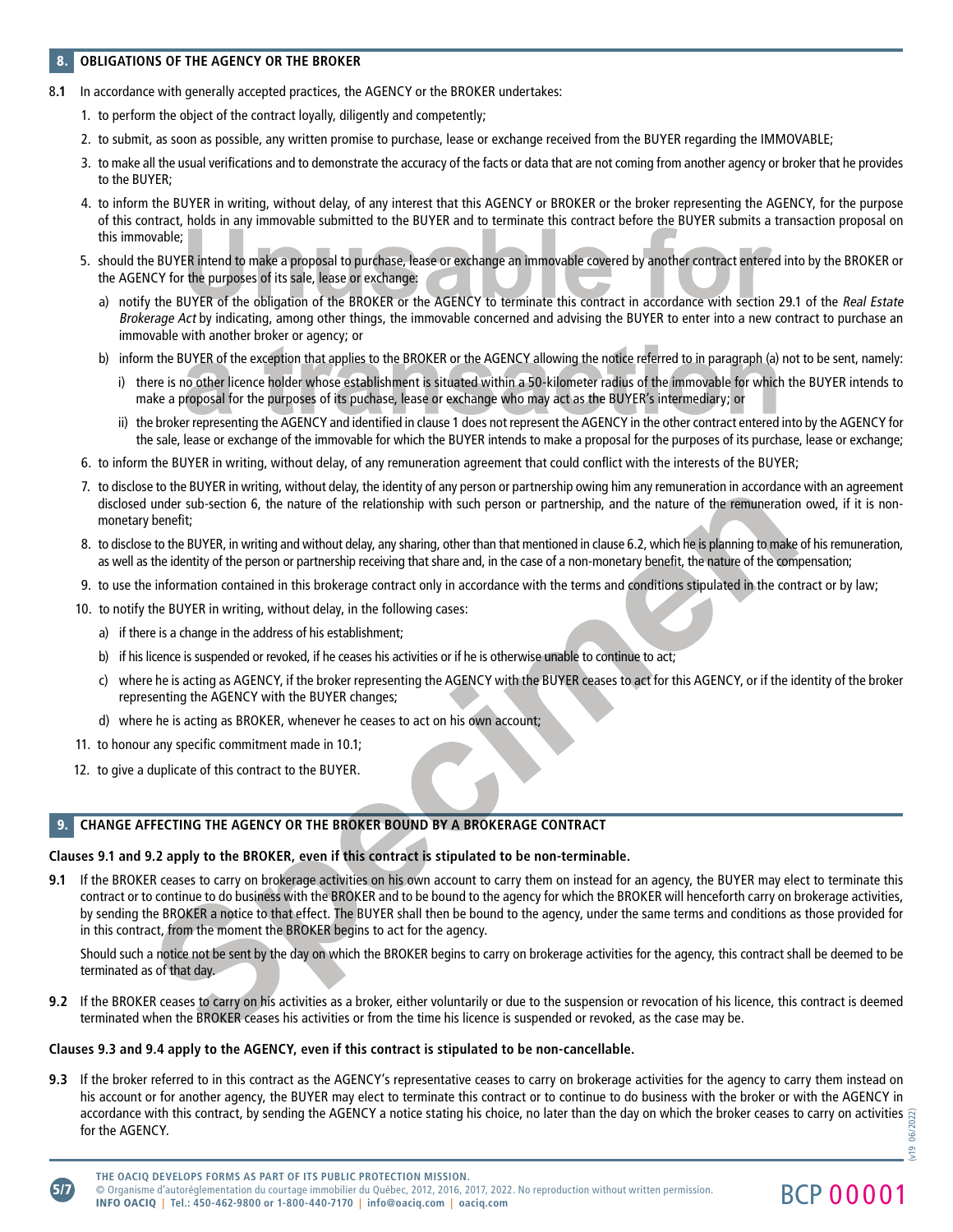If the BUYER elects to continue to do business with the broker, this contract shall be terminated on the date on which the broker ceases to carry on activities for the AGENCY. The BUYER shall then be bound to the BROKER or other agency for which the BROKER now carries on activities, as the case may be, under the same terms and conditions as those provided for in this contract.

Should the notice required under the first paragraph not be sent, by the day on which the broker ceases to carry on his activities for the AGENCY, this contract shall be deemed to be terminated as of that day.

**9.4** If the AGENCY ceases to carry on its activities, this contract shall be terminated on the day on which the AGENCY ceases its activities.

If, at that time the AGENCY's broker is to henceforth carry on his activities on his own account, the BUYER may chose to do business with this broker by sending him a notice to this effect. In this case, the BUYER shall be bound to the BROKER now carrying on his activities on his own account as of the date of termination of this contract, under the same terms and conditions as those provided for in this contract.

Likewise, if, when the AGENCY ceases its activities, the AGENCY's broker is to henceforth carry on his activities within a new agency, the BUYER may choose to be bound to this new agency by sending the agency a notice to this effect. In this case, the BUYER shall be bound to the new agency as of the date of termination of this contract, under the same terms and conditions as those provided for in this contract.

| <b>10. OTHER DECLARATIONS AND CONDITIONS</b>                                                                                                                                   |  |  |
|--------------------------------------------------------------------------------------------------------------------------------------------------------------------------------|--|--|
| $10.1$ $\qquad \qquad$                                                                                                                                                         |  |  |
|                                                                                                                                                                                |  |  |
|                                                                                                                                                                                |  |  |
|                                                                                                                                                                                |  |  |
|                                                                                                                                                                                |  |  |
|                                                                                                                                                                                |  |  |
|                                                                                                                                                                                |  |  |
|                                                                                                                                                                                |  |  |
|                                                                                                                                                                                |  |  |
|                                                                                                                                                                                |  |  |
|                                                                                                                                                                                |  |  |
|                                                                                                                                                                                |  |  |
|                                                                                                                                                                                |  |  |
|                                                                                                                                                                                |  |  |
| 11. ANNEXES                                                                                                                                                                    |  |  |
| 11.1 The provisions set forth in the Annexes identified below form an integral part of this contract:                                                                          |  |  |
| $1 + 1 + 4$<br>Remuneration and Costs Annex RC-<br><u> Light</u> <sub>1</sub><br>Other(s): $\overline{\qquad \qquad }$<br>General Annex AG-                                    |  |  |
|                                                                                                                                                                                |  |  |
| 12. INTERPRETATION                                                                                                                                                             |  |  |
| 12.1 Unless the context dictates otherwise, the masculine form includes the feminine and neutral forms and vice versa, and the singular includes the plural and<br>vice versa. |  |  |
| 12.2 This contract and the performance thereof are governed by the laws of Québec.                                                                                             |  |  |

# 13. CONCILIATION, MEDIATION AND ARBITRATION

6/7

(v19 06/2022) **13.1** In case of dispute between the AGENCY or the BROKER and the BUYER, the Organisme d'autoréglementation du courtage immobilier du Québec may act as conciliator or mediator upon request by the parties. Should conciliation or mediation be unsuccessful, the OACIQ may also arbitrate between the AGENCY or the BROKER and the BUYE, if the parties so request.

 $\frac{9}{2}$